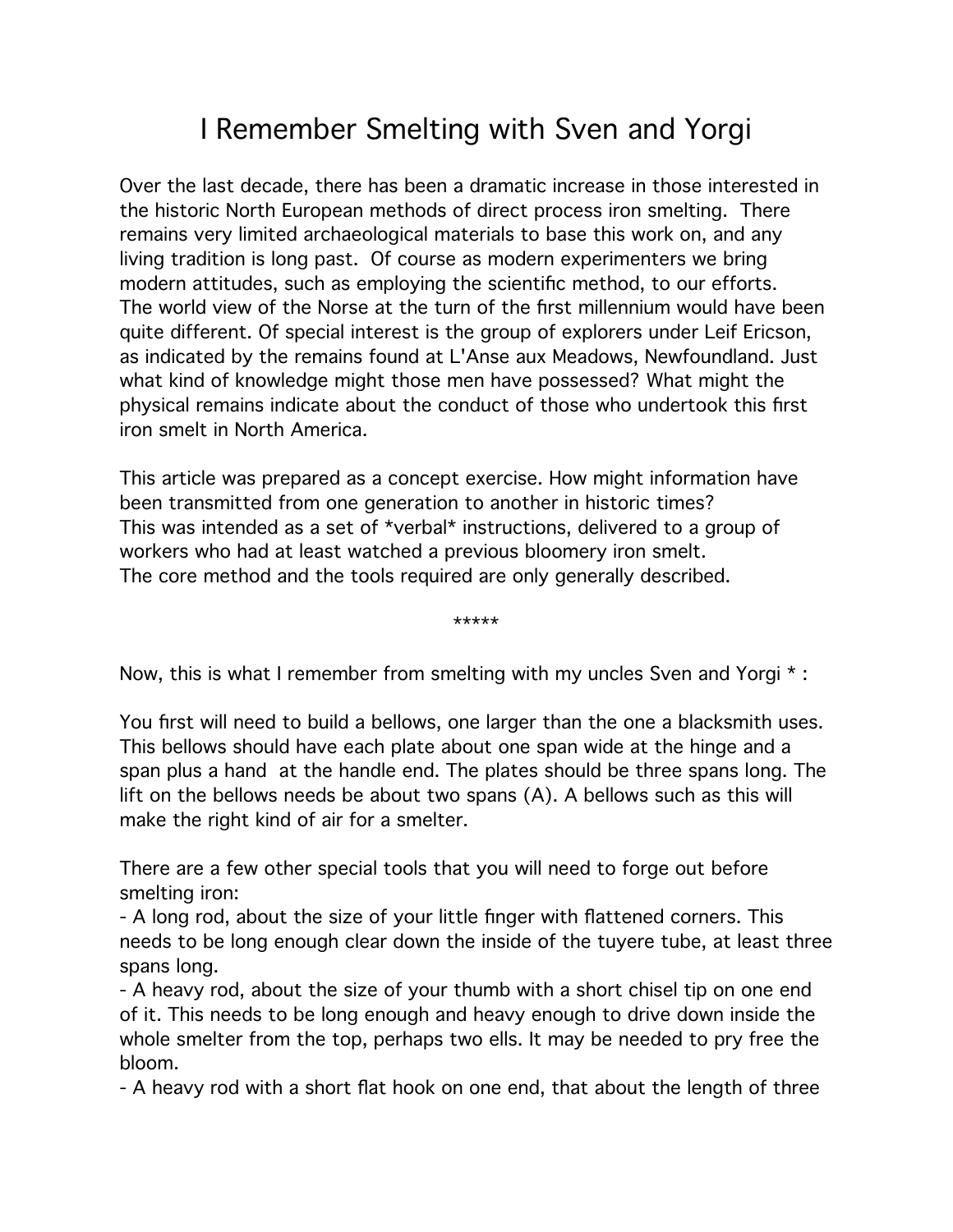fingers. This can be set to a wooden handle, but the last two or three spans must be of iron. It is used to hook under the hot bloom inside the furnace. - Very large tongs, with good long handles. This needs to be big enough to pick up the bloom, and to do so down inside the smelter.

You will need a good pile of charcoal, depending on how big a bloom you want to make. As the charcoal for the smelter can not be too big, make your charcoal using sticks about two fingers wide. After it is cold, break the pieces so they are no longer than that same width. You will need at least 30 or 40 buckets (B) of charcoal, double that much for a big smelt. When you start adding charcoal to the furnace, make sure you add from the top of the pile. (C)

You will need to gather some bog iron ore. It is sometimes hard to find. Reach down along the edge of a stream, running your hand between the roots and the gravel. When you feel something like hard clay, pull this out and with luck it is good ore. Not all ore is as good as others. One way to test an ore is put a piece in your mouth. Eventually all the iron will melt away, leaving just the sand behind on you tongue. In this way you can tell how much of your lump of ore is actually the iron you want.

You need at least a bucket of ore to get any iron bloom at all (D) , so it is best to gather two or even four times that much.

It is best if you roast the ore first. Make a wood fire on a fresh bed of sand. Once the fire is well lit, put a row of wood splits across the fire. On to this pile your dry ore. Once the fire has burned cold, you can pull out the roasted ore from the ashes. The pieces should not be too large, break apart any much bigger than the thickness of your thumb.

You need to build the furnace out of clay. It should be at least a span wide on the inside, maybe a bit wider. The walls should stand so tall that you can just touch your knuckles to the floor of it, with the top of the wall to your arm pit when you reach inside (E).

Now, depending on just how you build it, will tell you how thick to make the walls. If you do not have much clay, you can dig back into a bank of earth. Then your walls just need be thick enough to hold the fire in, about two fingers thick. If this furnace is to stand up on its own, it is better to make the thickness of the walls at least three fingers, even better four.

If you want this furnace to last for several smelts, or to keep from cracking, it is best to mix your clay with some chopped straw. Cut your straw with a hand axe to pieces the width of your hand, and mix the same amount of clay and straw. If your clay is too wet, you can add some beach sand to make it stiffer.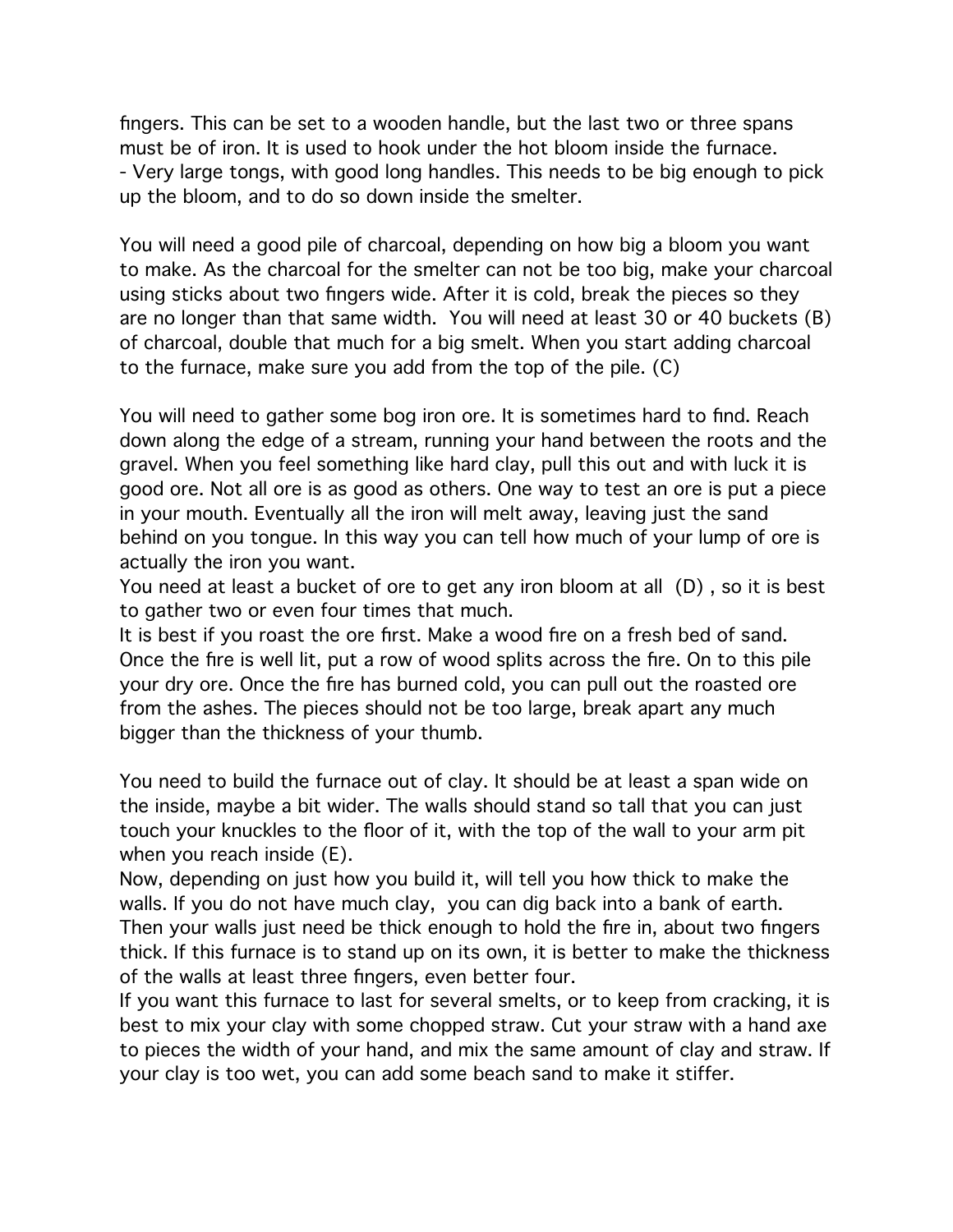The best thing to do is let your furnace stand for a day or two to let the clay harden. To keep the walls from sagging, fill the new furnace with dry sand or ashes. This is easy to scoop out to clear the furnace before you start the smelt. If the furnace stands on its own, laying some flat stones around the outside will make it keep its shape. Put some sand mixed with ashes into the spaces between the stones and the walls.

Once the walls have started to harden, two holes should be cut. One is a door right at the bottom of the furnace. It should be about the size of your hand with fingers outstretched. The other hole is for the air pipe, which should be part way around from that door. This hole is made just big enough for your bellows tube to fit. It should be two hands above the base. It is best if this hole is cut so the pipe will sit at an angle, pointing down inside the furnace, roughly one quarter off from square (F) It is best to set your air pipe in place before the clay is too dry.

Now this tube is best to be separate from that which comes out of your bellows. The tuyere can be made separately of clay, forged from iron, even hammered from copper. (G) It is best if the tuyere is the shape of a long narrow taper. The smaller end, inside the furnace should have an opening about the width of your thumb or a bit less . Your tube should sit so it is about two fingers proud of the inside wall of the furnace. Pack soft clay around it to seal the hole tight.

It is best to warm the furnace gently with small pieces of wood to dry all the water out of the clay. This works best if you open the door in the base to let the air in. This fire may burn a good part of a day, until no more steam comes off the outside walls of the furnace.

Once the furnace is dry, it is time to set the bellows in place, attaching it to the tuyere. The furnace door is shut, and the furnace filled with charcoal. Now the bellows man will start to pump, and keep pumping with the same strokes for all of the smelt. There should be one full push down of the bellows bag for each beat of his heart. (H) The furnace will burn slowly at first, but still it should be kept full to the top with charcoal constantly.

You will know when it is time to start adding ore by looking for the fire to come up to the top of the furnace. The glowing charcoal should be seen about one hand down from the top before you start.

Now you add ore by the double hand full, one measure for each bucket of charcoal. Do not place the ore on in a big pile, but add it a bit of a time, all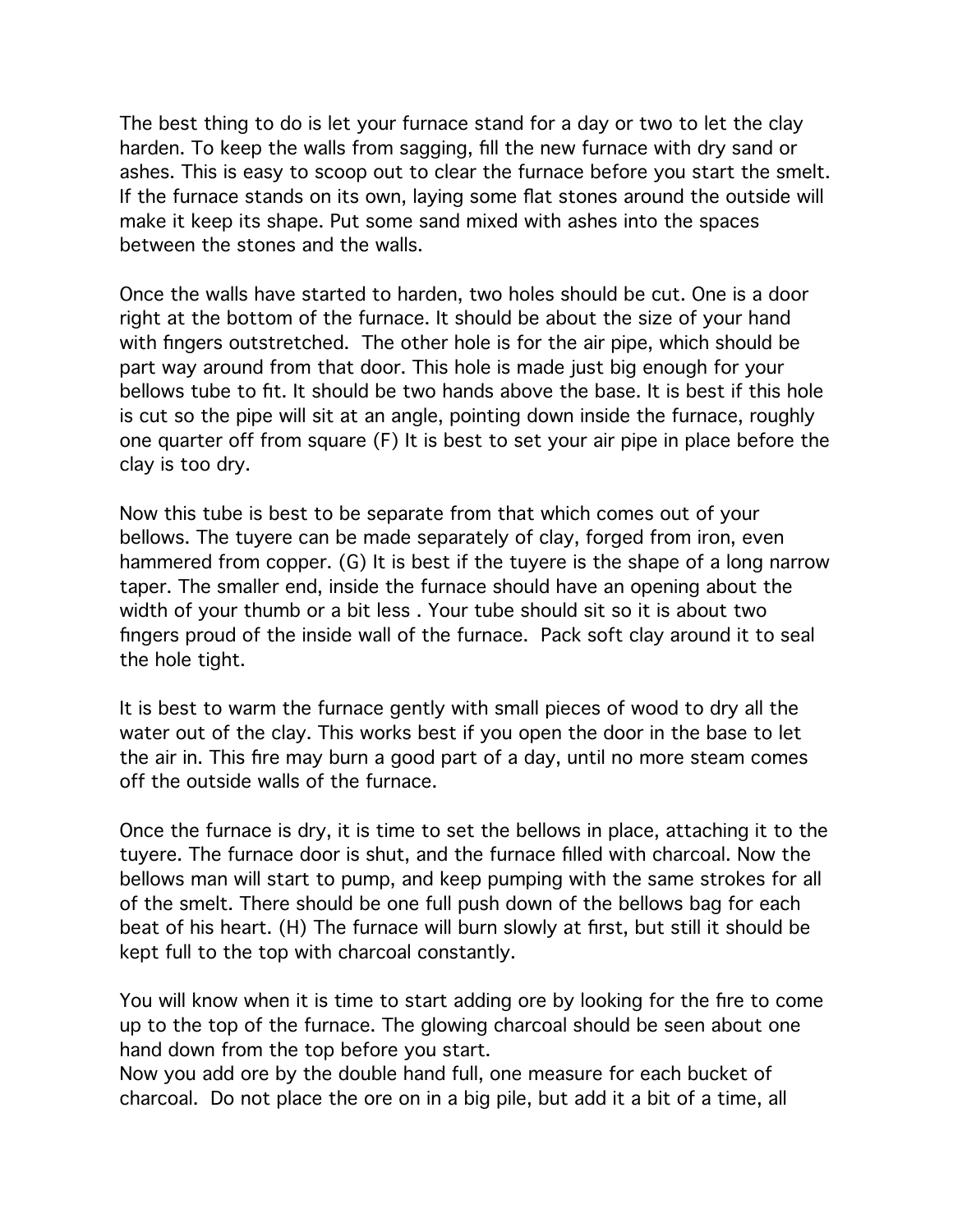through the charcoal. For the first four or five buckets, add only one measure of ore. Once this has been done, and if your fire is burning hotly, you can start adding a bit more ore to each bucket of charcoal. (I)

As the smelt grows, it is important to listen to the air in the tuyere. If the sound becomes faint, check to see if the tube is starting to be plugged. Quickly break away the slag with a rod if this happens. If you hear a bubbling sound, look to see if there is too much liquid slag forming. You may need to open the furnace door and poke a hole in the bottom to let the extra slag run away. This all continues until all your ore is done. Make sure to keep a couple of buckets of charcoal for the last steps.

Once all the ore is used, add at least one more full bucket of charcoal to cover over it as it falls inside the furnace. Then you let the furnace burn down inside until most all the charcoal is gone.

The best way to pull out the iron bloom is out of the top of the furnace. You might have to scoop some last burning charcoal out of the furnace, until you can just see the liquid pool of slag. Then take a log to hammer on the top of the bloom, which you will see sitting inside the slag pool, just under under the tip of the tuyere. This should allow you to use the bloom hook to grab under the free edge of the bloom and pull it loose from the slag. (J)

Now reach down quickly and pull the white hot bloom over to the stump, where your hammer men are waiting. Quickly hammer over the surface, knocking off any slag, which cools quickly. Then stronger blows will compact the bloom to a solid lump. If you have not broken your furnace, and if you added fresh charcoal when the bloom is pulled, you should be able to re-heat the bloom as you need to keep working it. Often the last step is cutting the bloom with an axe. This will let you see how solid your bloom is. The easier a solid bloom can be cut into, the softer the iron is and better for forging.

\*\*\*\*\*

Notes:

Through this set of instructions, the measurements given are based on the dynamics of the human body (in this case, the author's): thumb (thickness) =  $2.5$  cm two fingers (width) =  $4 - 5$  cm hand (width, across palm) =  $9 - 10$  cm span  $= 20$  cm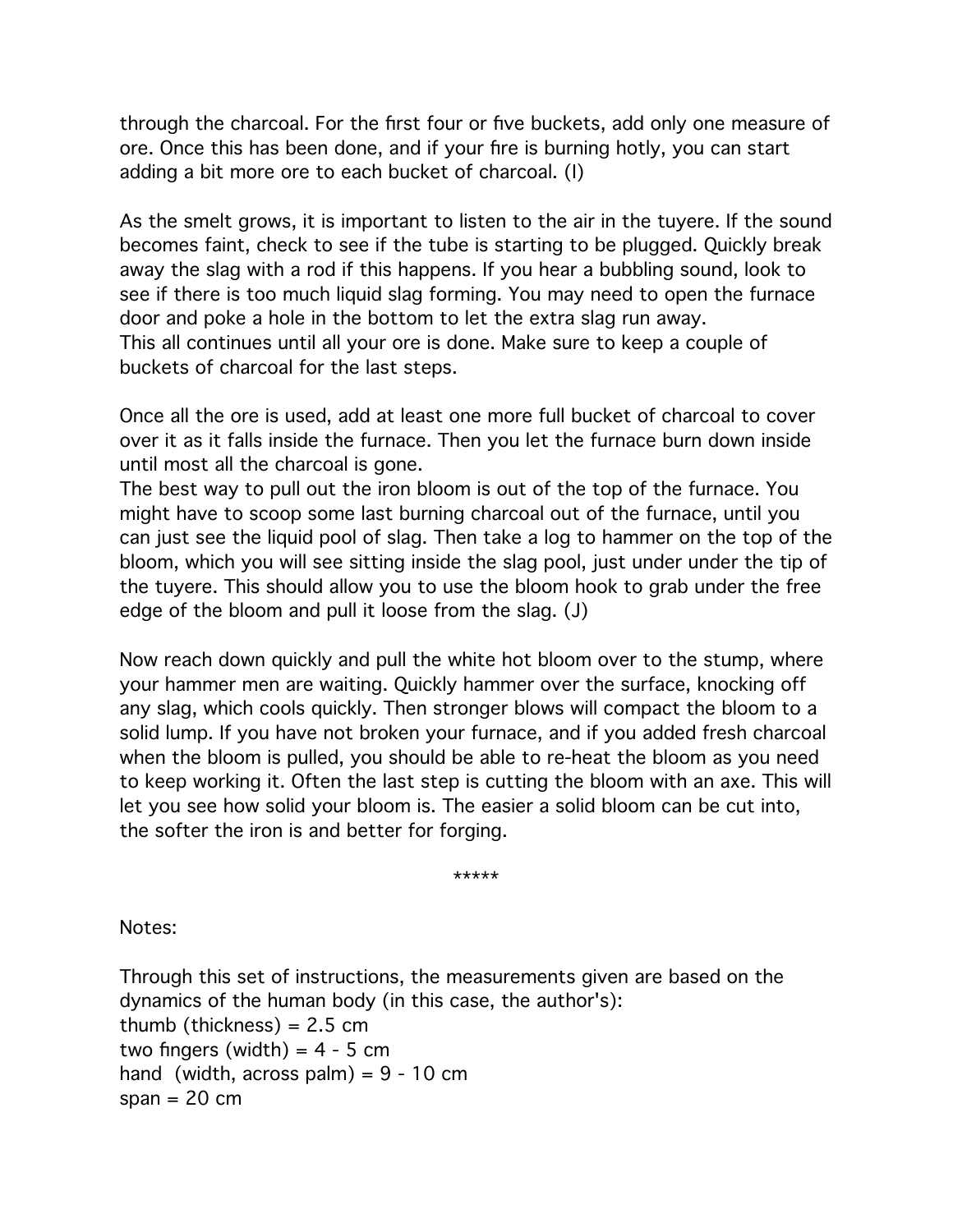$ell =$  about 80 cm (a cloth yard)

A) Bellows This is a modified Norse Double Bag bellows : Plates - 20 to 30 cm wide and 65 cm long Loft - 45 cm Volume - roughly 10 - 12 litres per stroke Rate = roughly 70 strokes per minute

## B) Buckets

This refers to a 'standard water bucket'. In our experiments, this has been a basic 5 litre metal bucket. The weight actually varies, depending on just how dry the charcoal has been. Typically about 1.8 kg.

## C) Charcoal Size

Our charcoal for this furnace size is graded by double screening. The pieces are broken up to fit through a 1.5 cm grid, then the fines are screened off using a . 5 cm screen. 'Pull from the top of the pile' should naturally remove the larger pieces and leave the fines behind.

#### D) Ore Amounts

Our own experiments have shown that in smelters of the size indicated here, roughly 8 kg of ore (roughly a standard bucket as bog ore) is needed to 'kick start' the reaction. Primarily this is the formation of the initial slag bowl in the bottom of the smelter.

As you increase ore amounts, running the smelt reaction longer, there is a significant increase in yield against ore amount. A small ore smelt may only return 20 - 25 %, while at volumes closer to 40 - 50 kg returns of 45 - 55 % are possible.

Note that an overall iron content of at least 45% is required for the bloomery process to result in any significant bloom. Obviously the higher the iron concentration (and reduction in contained slice) the higher the potential yields.

#### E) Furnace Size

Our standard furnace is roughly:

20 - 30 cm interior diameter

5 - 8 cm wall thickness (depending on construction, as suggested)

65 - 70 cm wall height

F) Setting the furnace

The description is for our standard, here with a small tap arch (about 20 long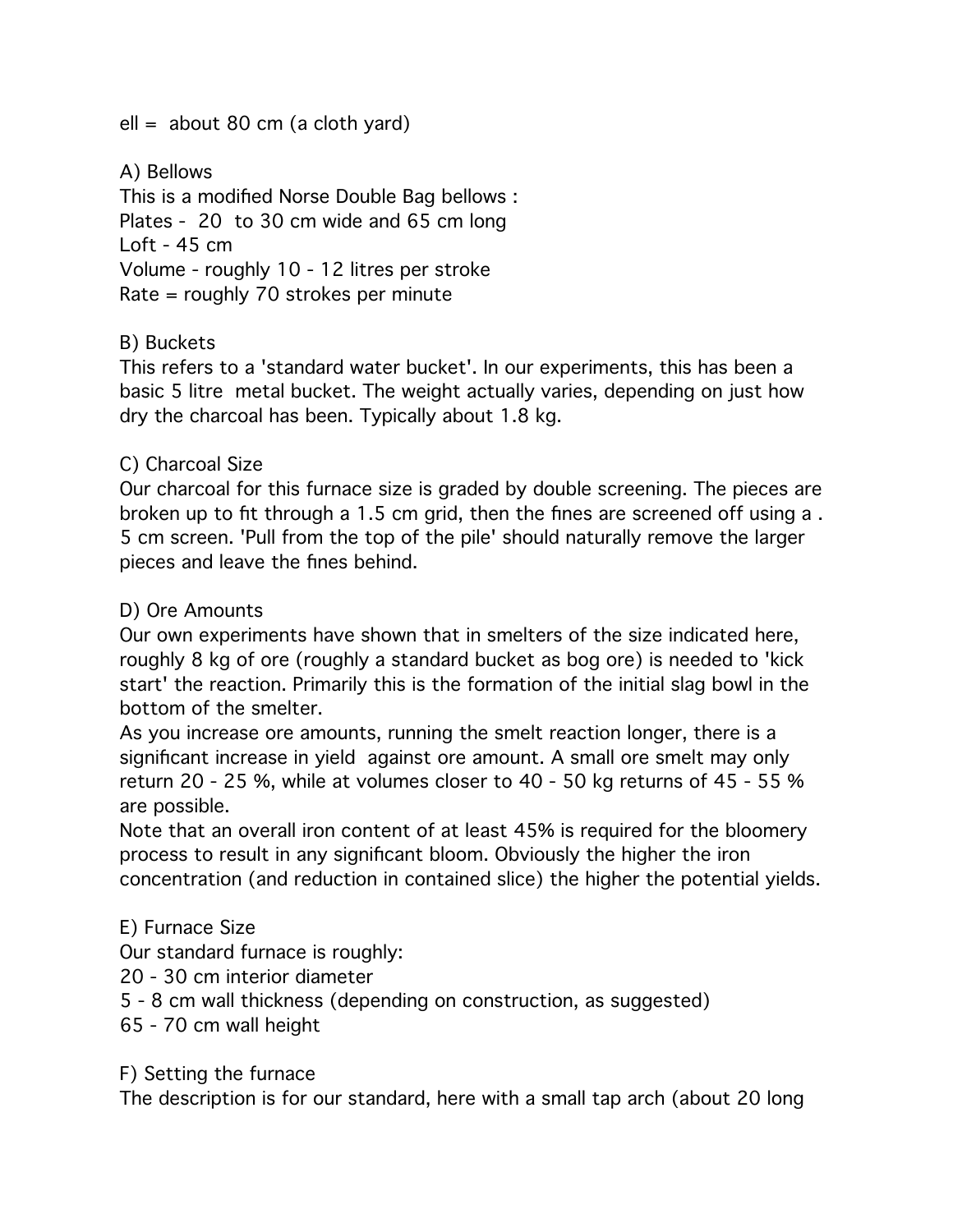and 10 high) cut into the base. The tuyere is set in a fashion which has proved ideal for furnaces of this type: 15 cm above the base set to 22.5 degrees down angle protrudes 5 cm beyond the inner wall

G) This may be a bit more information than would be provided. Likely the tuyere would just be made of a standard material, to a standard shape, and set in a standardized manner. These three aspects link into an ideal chain.

H) This section left quite deliberately vague.

There are several different ways to set up the bellows for the ease of the operator, and allowing for quick access to the tuyere for clearing blockages. The ideal air volume is a function of first bellows size (given here) and pumping rate. Working for extended shifts, our experience is that a pumping rate of roughly 60 - 75 strokes per minute is typical. The bellows described thus has been measured to produce 500 - 600 litres per minute on average. This volume is ideal for this furnace. Note that by insisting the bellows operator maintain a steady rhythm, the modern concept of working to time points is discarded.

I) A standard long handled scoop has long been the base measure in our experiment series. It thus maintains a standardized volume, but the weight changes considerably with different density ores. Bog iron ore, especially when roasted dry, has a relatively low density. A 'double handful' is an amount of roughly 250 - 300 gms.

The addition sequence is again based on long experience. Normally specific additions of ore are determined by measuring the burn rates of specific bucket volumes of charcoal. Here the stress is on 'this is the normal sequence'.

J) The sequence described here is for a top extraction. It also describes an ideal situation, one rarely encountered at a smelt! The phase 'repeat as required' might be included in a modern training manual. The inclusion of the long heavy bloom chisel in the tools list is specifically required to pry reluctant blooms free of the slag mass. Key to easily extracting the bloom is the ability to work extremely fast, something not obvious to first time workers.

# \* Sven & Yorgi

Sven & Yorgi are two semi mythical characters within DARC, originally created as comic relief by Kevin Jarbeau (R) & Dave Cox (L).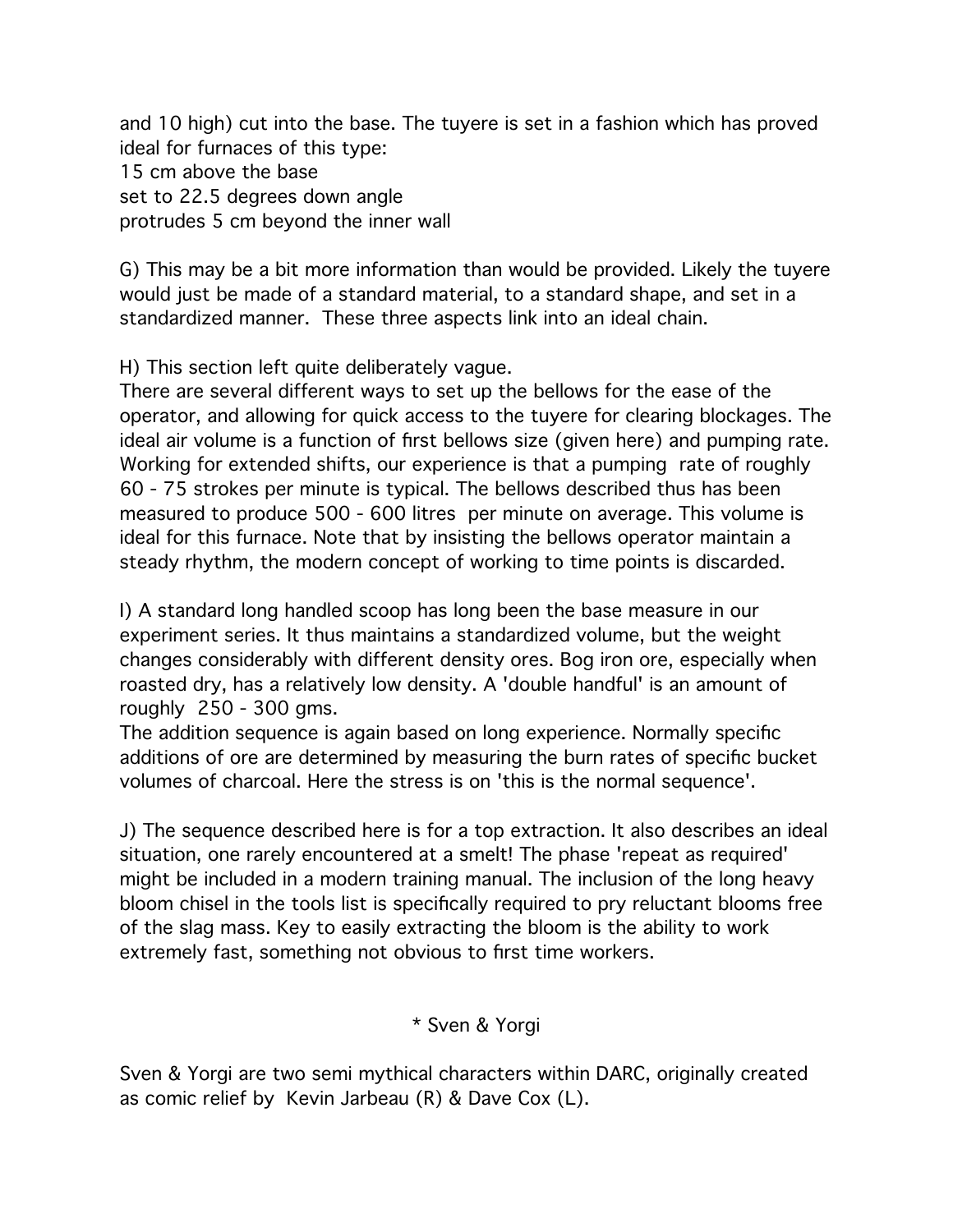

Sven (Kevin) is dark of feature, thin and wiry, full of nervous energy, and 'bitter & twisted'.

Yorgi (Dave) is large and blond, big of heart but not the brightest (goofy). As a pair, they have many 'adventures', often the schemes envisioned by Sven go badly wrong, and Yorgi just blunders along (often into trouble).

A version of this article was published on the blog 'Hammered Out Bits' on